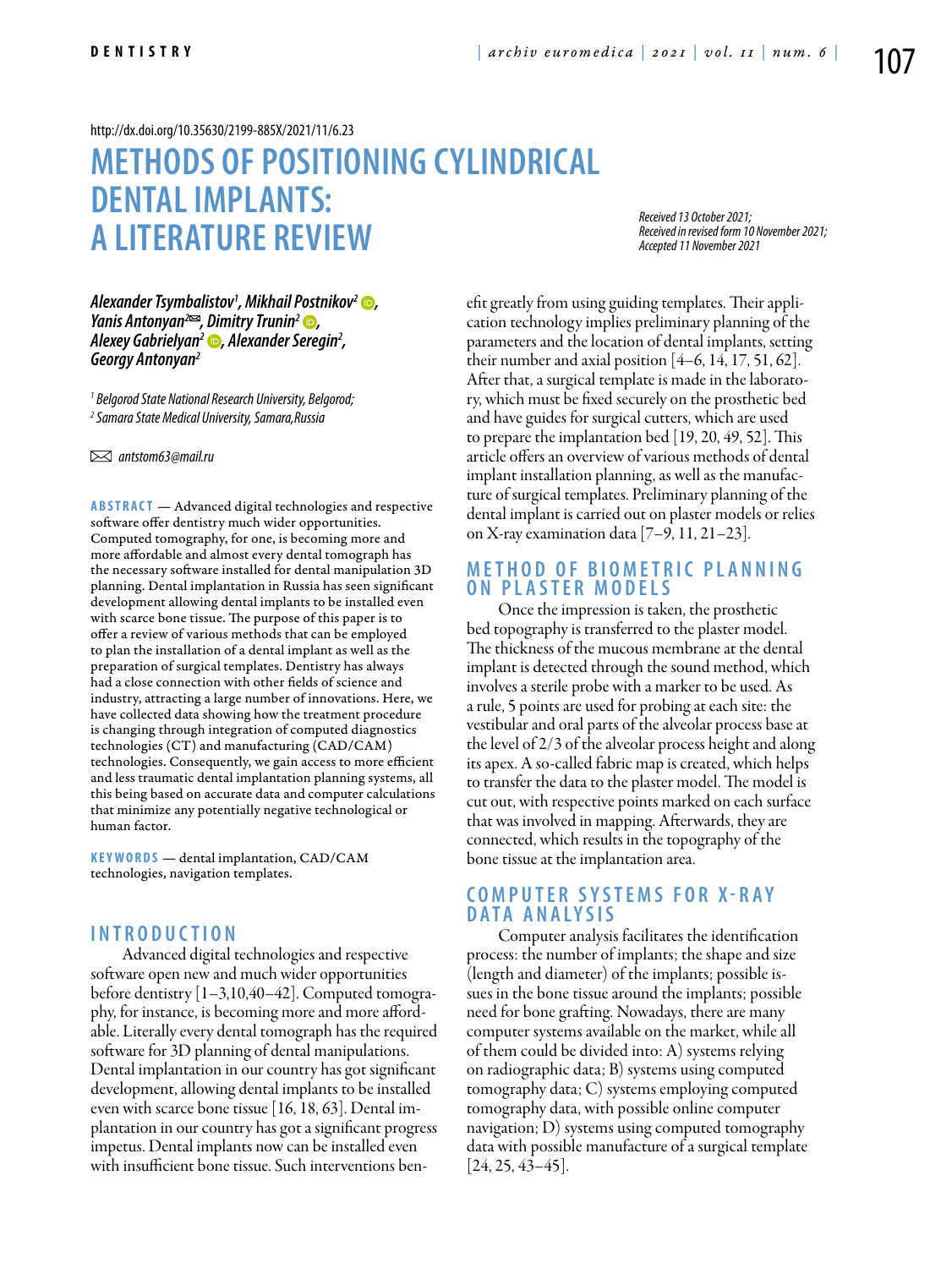### **Sy s t ems emp l o y i n g X - r a y d a t a**

There are several software products available on the market, which are some type of specialized 2D image graphic editors based on orthopantomograms [26–28, 54, 59, 61]. These allow certain accuracy in terms of identifying the implant topography, the implant shape, implant (diameter and length), the need for sinus lifting and methods for that, as well as the type and shape of future restoration [30].

However, due to the 2D nature of the data offered for analysis, as well as given possible distortions of up to 10% vertically and up to 20% horizontally, when analyzing orthopantomograms, the systems in question appear to have serious limitations if used in complex anatomical circumstance [12, 15, 29].

## **Sy s t ems emp l o y i n g c ompu t e d t omo g r a ph y d a t a**

Computed tomography is 40–50 times more sensitive, if compared to the conventional X-ray examination, since it features a better visualization for the difference in the object density, thus allowing designing its 3D shape with accurate dimension details [46–48]. These features will help plan the installation of a dental implant in 3D space, which virtually guarantees the exact topographic integration of the implant into the bone. Therefore, the recent years have witnessed a number of software products coming to the market that, since based on CT data, allow virtual installation of 3D implant samples in model of jaw bones, at the same taking into account the height and width of the respective bone tissue, as well as the mandibular nerve position [31–33, 55, 56].

## **SYSTEMS EMPLOYING COMPUTED t omo g r a ph y d a t a w i t h p o s s i b l e o n l i n e c ompu t e r n a v i g a t i o n**

#### *I. Equipped with infrared sensors*

Video surgery (surgery under visual monitoring) is something to be seen in many areas of medicine. This system incorporates the GPS (Global Positioning System) principle. Such systems allow not only CT planning of dental implant installation, yet also monitoring it in the real time mode on the screen, which displays the projection of the tip and the working surgical cutter involved in preparing the implant bed, in relation to the jaw tissue bone, which, in turns is a way to help control the entire process of preparing the bone bed through the surgery [7, 8, 34, 35, 52]. The principle of such system operation relies on the technical features of the equipment used:

Example of the dental navigation system. Fig. 1, 2.

1. The system – the emitter tip. Next to the patient's chair, there is a unit including a monitor and a LapDoc platform, with an infrared stereo camera on it, equipped with optical diode sensors. The handle of the nozzle is equipped with three infrared emitters. The position of the tip is calculated in relation to the jaw.

2. The system — the alveolar process radiator. During the operation, the system identifies the jaw position with an acrylic template attached to the teeth or the alveolar bone. The bezel has a U-shaped register with 10–12 ceramic (titanium) balls (diameter — 3 mm). The optical system offers an accuracy of ab. 1 mm. The downside of this system is that there must be free passage of the infrared beam with no refraction from the emitter to the sensors. In case of the beam refraction the system will issue a notification (signal) [36].

#### *II. Equipped with ultrasound sensors*

One of the latest developments in the area of online navigation. The pilot plant was developed by the European Institute of Implant Robotics (Institut Europeen de Robotique Implantaire / France), its difference from the two above-mentioned systems being the type of sensors it relies on — not infrared yet ultrasonic. The tip is positioned with an accuracy of 0.3 mm, unlike the conventional infrared systems, which ensure a good static calibration of 0.1 mm, yet feature poorer dynamics — 0.6–1 mm. The system described herein provides a static accuracy of 0.05 mm, the dynamic accuracy reaching 0.3 mm.

The methods employed to manufacture surgical templates can be broken into two main groups: templates manufactured following the classical laboratory technique, and those manufactured with computer systems.

#### *Manufactured based on the classical laboratory technique.*

In dental implantology, there are various options used to manufacture surgical templates by hand.

1. The simplest way is to make an analogue of a removable prosthesis in a dental laboratory, with a partial overlap on the teeth remaining on the jaw on its base, thus ensuring its effective fixation through the surgery. Artificial teeth in such sort of a prosthesis give an understanding of the localization for further dental implant installation.

2. A modified version of the method described above, which allows simultaneously planning the dental implant location using CT data, which relies on the fact that either a radiopaque substance is to be applied to the template artificial teeth prior to computed tomography, or the artificial teeth themselves are to be made with such substances added. In this case, a CT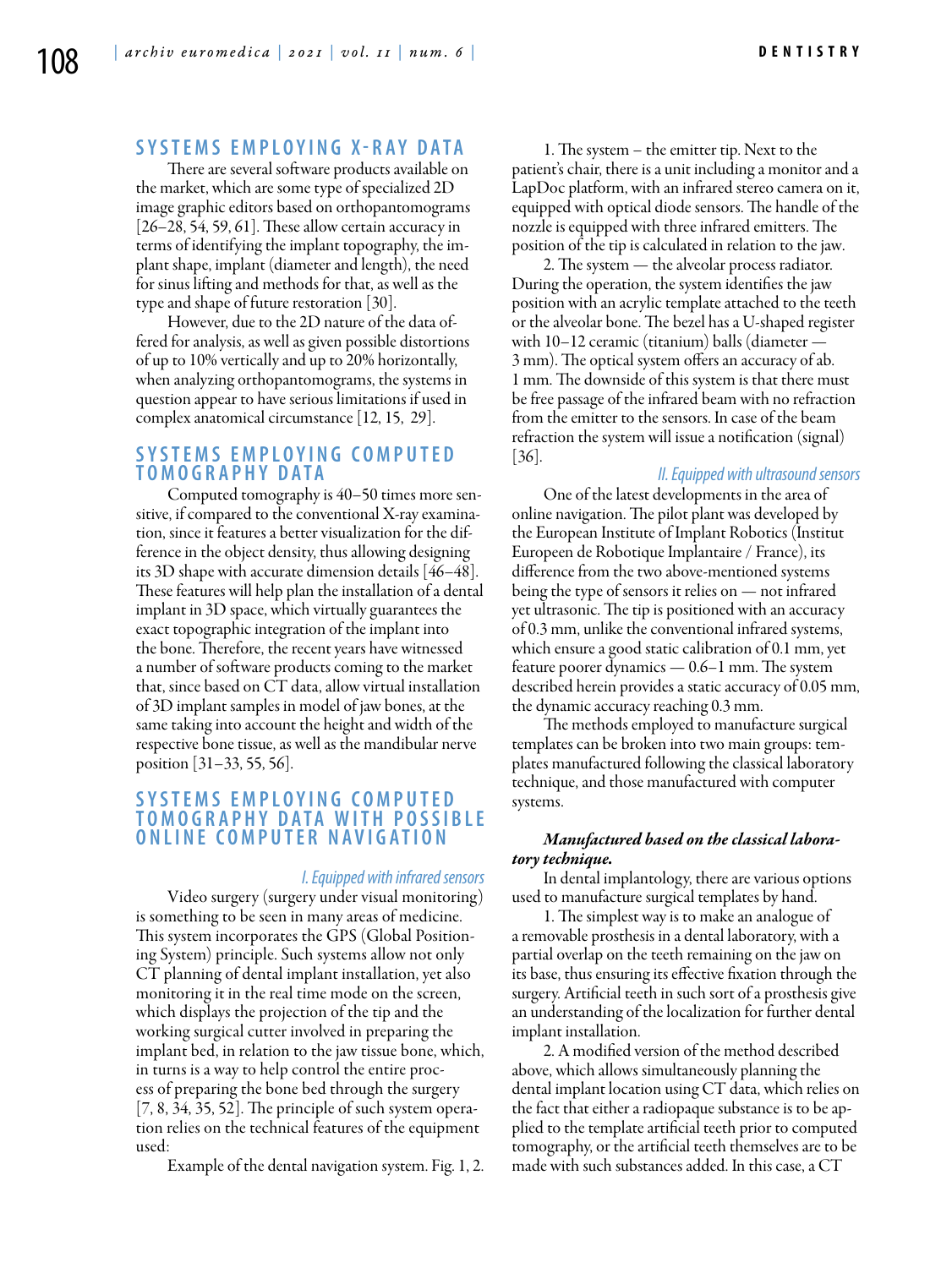

*Fig. 1. The alveolar process bed preparation to install the implant; a — the reference pin; b — the bone cutter is matched against the reference pin; c — the physio dispenser tip; d — the laser emitter; e — the occlusive stabilizer; f — the craneostat; g — the extra notification system displaying the zero (reference) angular position of the bone cutter*



*Fig. 2. The positioning and installation of the dental implant in the alveolar ridge. a — the physio dispenser tip; b — the laser emitter; c — the craniostat; d — the extra video broadcasting system*

scan with an X-ray model of this type is done in the patient's oral cavity, through which the doctor will obtain not a 3D image of the jaw anatomical structures alone, but the spatial position of the planned artificial teeth, which will help planning the installation of dental implants.

3. Ez Stent Technology (Applied Dental Inc.). When dealing with defects embedded in the dentition, the technology in question allows an easier creating of a surgical template using a thermoplastic billet with a titanium casing in the center. The template, if placed for 1 minute in a rubber cup with 60° C–hot water, becomes transparent as well as gains elasticity. In this condition, it is placed on the model at the implant, and the two adjacent teeth in the defect area get compressed. As template loses its transparency, it means it is gaining its rigidity back, along with and readiness for use.

4. Making a template by thermo-forming takes first marking the plaster model with spots pointing at the areas for the subsequent implantation, and these are the points where the teeth are to be modeled with wax or glued together as taken from a set.

Then, a vacuum forming machine (e.g., Plastvac, Erkoform, etc.) is to be used to press a sheet of thermoplastic material (thickness — 3 mm) against the

surface of the cast model, while maintaining a specified temperature mode, under vacuum conditions. After cooling, the mold is to undergo processing. Wax teeth are removed with a jet of water, and the model is to get perforated at the sites for implants to be installed. Following that, the entire vestibular part of the template is cut out at the next implant, nearly coming to the center of the alveolar ridge.

## **D e n t a l imp l a n t a t i o n p l a n n i n g s y s t ems emp l o y i n g c ompu t e r t omo g r a ph y d a t a w i t h p o s s i b l e ma n uf a ct u r i n g o f a s u r g ic a l t emp l a t e ( C AD / C AM t ech n o l o g y )**

The advance of computer control systems has created grounds allowing the introduction of CAD/ CAM into dental practice, which in most cases makes it possible to do without human involvement through the orthopedic devices production stage.

In dentistry, this technology has penetrated into the production of non-removable orthopedic devices, and now is going on to be used further — in the production of surgical templates as well as in dental implantology [37, 38, 60].

There are two types of CAM systems used in dental implantology nowadays: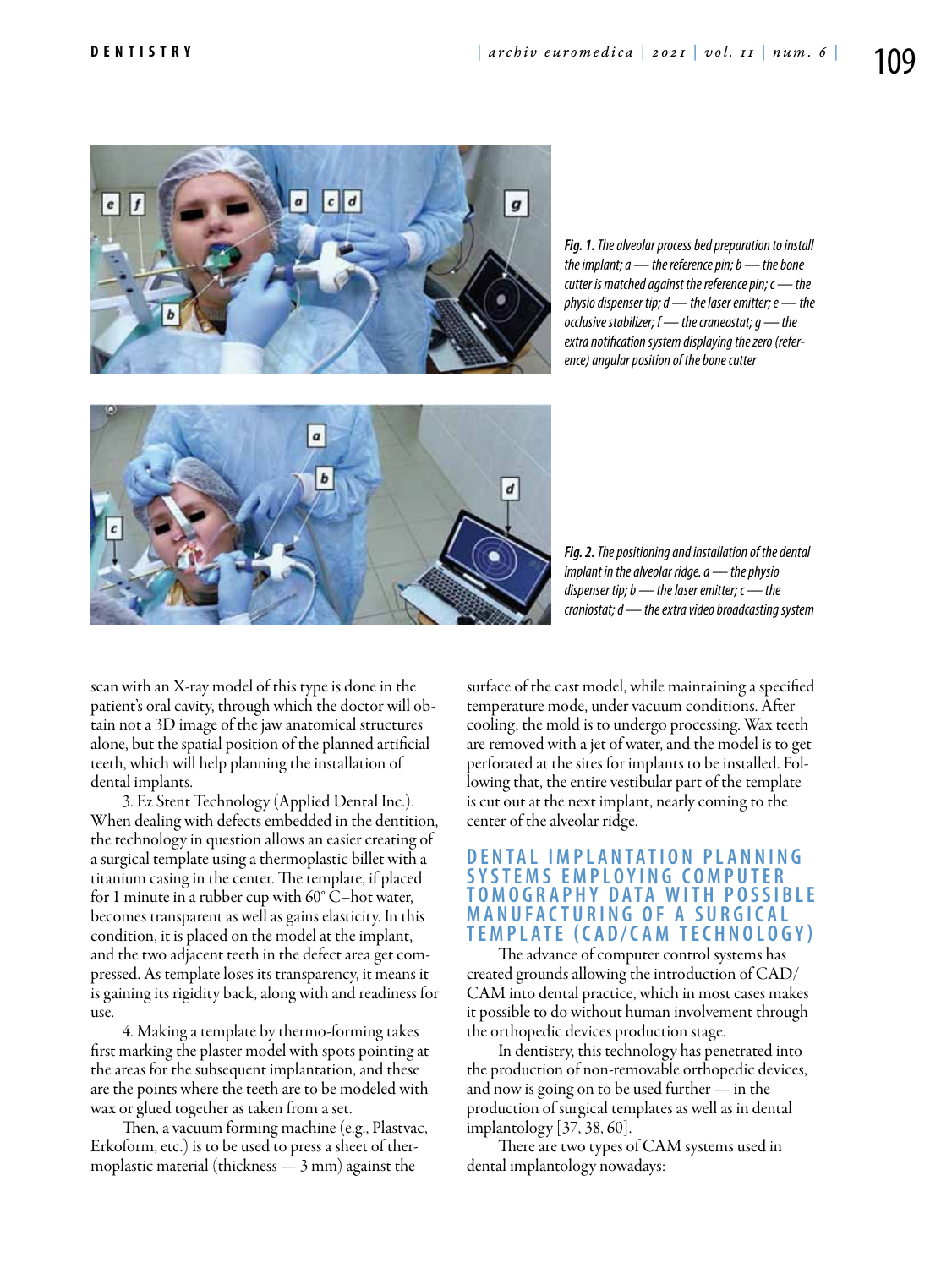I. Prototyping. II. Sequential deformation of a thermoplastic CAM.

#### *I. Prototyping.*

Compared to other methods (making models of foam, wood, wax by hand or on CNC machines), which had been common until the mid-1980s, the advance of rapid prototyping systems proved to be a technological revolution.

Prototyping is a new technology that is progressing actively in R&D (design and production). It allows obtaining physical parts and models with no actual tool production, and implies converting data from the CAD system, while having previously obtained 3D drawings and projects.

There are three types of surgical templates used for dental implants:

1. A template relying on a bone. The e-type of the surgical template is modeled using a 3D CT model, created on a stereolithographic device.

2. A template based on adjacent teeth in the defect area (a mandatory condition is the availability of two adjacent teeth on each side of the defect).

3. A template relying on the mucosa.

VIP (Implant Logic SYSTEMS), USA

Impressions should be obtained both with a prosthesis (temporary restoration) and without one. The position of the central occlusion (the upper jaw ratio) is to be identified, too. After that, the doctor contacts the Implant Logic Systems or gets a request form from the company's website. Upon completing the form, it is to be sent, along with the template, to the company to get the radiographic templates produced, and after surgical models are made, CT diagnostics is performed, with the respective data recorded in DICOM 3 format. Using the software, the doctor carries out the dent planning. The planning information is then sent to the company's laboratory, where a surgical template is made [13, 19, 50, 53, 57].

The company supplies the types of surgical templates for the doctor to choose from:

1. The basic Compu-Guide™ Template. This template allows the cutter to move directional through drilling. It contains 2 mm sleeves with precise position, angle and vertical level to ensure due surgical protocol.

2. The Compu-GUIDE™ ADVANCED clamp relies on a set of replaceable bushings that can be replaced stage by stage, depending on the perforation level, which allows full control of osteotomy with the surgical template.

Besides, a removable prosthesis (Compu-Temp ™) can also be prepared, where the surgical cases are located to ensure the fixation of the temporary structure following implantation.

CAD Implant (CAD Implant, Inc.), USA.

The company has been using this technology since 1994. The destination of the model is mucous membrane. First, computed tomography with radiographic templates is done, which takes a registration cube (CAD Implant Registration Cube). Using special software, the doctor models a surgical template, the e-version of which is sent to the CAD Implant, Inc., where it is manufactured through stereolithography and computer milling [24, 58].

Implant Master (iDent), USA, Israel

The company's promotion claims that iDent Imaging is a dynamic visualization technology that simplifies, as well as improves qualitatively, the accuracy of planning and installing dental implants. However, nothing is mentioned regarding how this effect is ensured. There is a computed tomogram with an X-ray template done; the doctor analyzes the anatomical area and plans installation of the next dental implant. The planning data from the Implant Master is delivered to the iDent service center, where the surgical template is produced digitally.

Planning involves the Procera Software Planning — software based on a 3D analysis of a dental implant. The software helps identify the optimal topography of implants, in view of the anatomical status, as well as the orthopedic and aesthetic requirements. In case of full adentia, three horizontal locking pins  $(d = 1.5 \text{ mm})$ ensure the surgical template is fixed reliably during the surgery. In case adentia is of partial nature, fewer pins are to be used, whereas cases of only tooth missing require fixture relying on the neighboring teeth.

The requirements for the surgical template are as follows: thickness — at least 2.5–3.0 mm. Enhanced strength can be achieved through reinforcement.

#### *II. Sequential thermoplastic CAM-deformation*

Used currently only by the TactileTech company in the ILS (Implant Location System). This system features a number of functions that make it different from others. Apart from computed tomography data, it can be used to detect the degree of the bone tissue mechanical elasticity in the alveolar process in at the implantation area. For this purpose, a special frame is used, which is fixed on the alveolar process. Further, a matrix with microneedles is installed on it, while the needles penetrate into the gum tissue up until they come into contact with the bone. The elasticity coefficient is determined by the vestibular and oral surfaces. Further on, the information is transmitted to the analytical unit, where a dental implant installation is planned relying on the data from the elasticity coefficient and computed tomography. The information is then referred to the CAM device. There is a hollow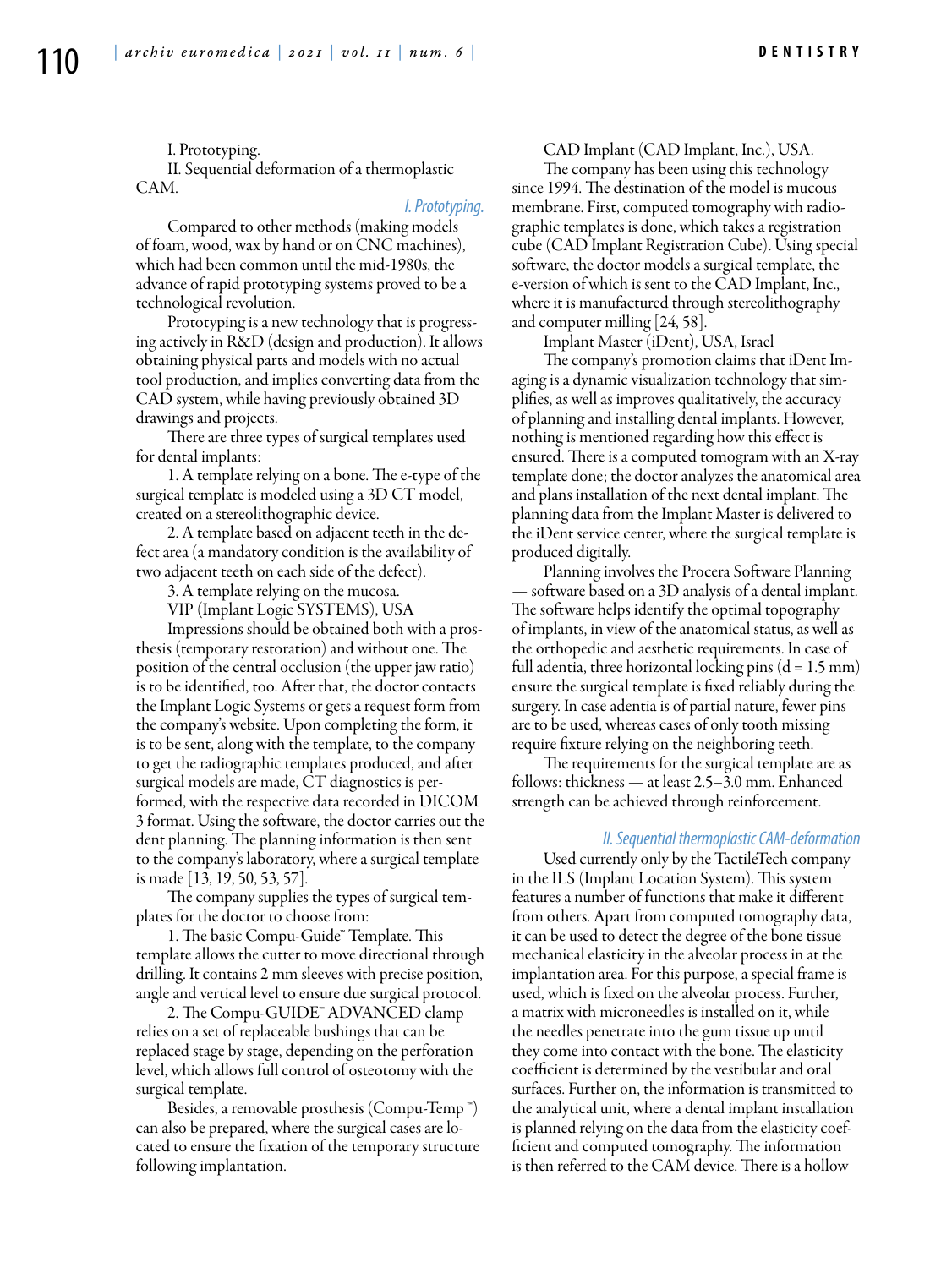plastic tube installed in a special cylinder bed, while the other part of it is fixed on a rod, which is involved in the following deformation under the effect of respective temperature conditions [22, 35, 36].

Thermal sequential deformation of the pipes is followed with them installed in a block that is mounted in a frame system.

## **C o n cl u s i o n**

Dentistry has always enjoyed close connection with other fields of research and production, attracting a large number of advanced innovations and developments. This article offers an analytical view on the treatment changes, which are due to the integration of computed diagnostics (CT) and manufacturing (CAD/CAM) technologies. Given that, there are more efficient and less traumatic dental implantation planning systems available, which are based on accurate data and computer calculations, which, in turn, minimizes potential effect of technological or human factors.

## **REFEREN CES**

- SUN T-M, LAN T-H, PAN C-Y, LEE H-E. Dental implant navigation system guide the surgery future. Kaohsiung J Med Scie. 2018;34(1):56–64. https://doi. org/10.1016/j.kjms.2017.08.011.
- 2. Garabetyan J, Malet J, Kerner S, Carra MC, BOUCHARD P. The relationship between dental implant papilla and dental implant mucosa around single-tooth implant in the esthetic area: A retrospective study. Clin Oral Implants Res. 2019;30(12): 1229–1237. https://doi.org/10.1111/clr.13536.
- 3. Barroso-Panella A, Gargallo-Albiol J, HÉRNANDEZ-ALFARO F. Evaluation of bone stability and esthetic results after immediate implant placement using a novel synthetic bone substitute in the anterior zone: Results after 12 months. Int J Periodont Restorat Dentistry. 2018;38(2):235–243. https://doi. org/10.11607/prd.2863.
- 4. Chen S, Ou Q, Lin X, Wang Y. Comparison Be- tween a Computer-Aided Surgical Template and the Free-Hand Method: A Systematic Review and Meta-Analysis. Implant dentistry. 2019;28(6):578–589. https://doi.org/10.1097/ID.0000000000000915.
- 5. JEMT T. A retro-prospective effectiveness study on 3448 implant operations at one referral clinic: A multifactorial analysis. Part I: Clinical factors associated to early implant failures. Clinical Implant Dentistry and Related Research; 2017. https://doi.org/10.1111/ cid.12539.
- **6.** BELL R.B. Computer Planning and Intraoperative Navigation in Cranio-maxillofacial Surgery. Oral Maxillofac Surg Clin North Am. 2010;22(1):135–156. https://doi.org/10.1016/j.coms.2009.10.010.
- 7. Sun Y, Luebbers H-T, Agbaje JO, Lambrichts I, POLITIS C. The Accuracy of Image-Guided Naviga-

tion for Maxillary Positioning in Bimaxillary Surgery. J Craniofac Surg. 2014;25(3):1095–1099. https://doi. org/10.1097/scs.0000000000000633.

- 8. Srinivasan M, Meyer S, Mombelli A, Müller F. Dental implants in the elderly population: a systematic review and meta-analysis. Clin Oral Implants Res. 2017;28(8):920–930. Epub 2016 Jun 7. Review. PubMed PMID: 27273468. https://doi.org/10.1111/ clr.12898.
- 9. Ivaschenko A.V., Kondrashin D.V., Petrov Yu.V. A method for detecting the position of a dental handpiece. In the collection: Collection of scientific papers dedicated to the 95<sup>th</sup> anniversary of the birth of Professor M.A. Makienko; G.; Samara. 2013; 103–113.
- 10. HIGUCHI K, LIDDELOW G. An Innovative Implant-Supported Treatment for the Edentulous Mandible: Case Report. Int J Oral Maxillofac Implants. 2019;34(2):13–. PubMed PMID: 30883627. https:// doi.org/10.11607/jomi.6813.
- 11. Kulakov A.A., Rabukhina N.A., Arzhantsev A.P. Diagnostic significance of X-ray examination techniques for dental implantation. Dentistry. 2006;  $(1): 34-40.$
- 12. BOZKAYA D, MUFTU S, MUFTU A. Evaluation of load transfer characteristics of five different implants in compact bone at different load levels by finite elements analysis. J Prosthet Dent. 2004;92:523–530. https:// doi.org/10.1016/j.prosdent.2004.07.024.
- 13. LAIVA O.V. The use of 3D technologies in the system of an integrated approach for the installation of dental implants. Bulletin of Volgograd State Medical University. 2015; 1 (53): 100–104.
- 14. LASKOV V.V., SIMONOV E.N. Modeling artifacts and methods of filtering them in X-ray computed tomography. Bulletin of the South Ural State. university. Series: Computer technology, control, electronics. 2013; 3 (3): 13–21.
- 15. Konyukhova S.G., Rogozhnikov G.I., Nyashin Yu.I., Chernopazov S.A., Eremina S.V. The stressed state of the periodontium in the area of the lamellar implant under occlusal loading. Russian Journal of Biomechanics. 2003; 7 (2): 35–44.
- 16. Yudin P.S., Losev F.F., Sharin A.N., Polyakov M.K. Immediate implantation with immediate loading on the lower jaw using a surgical template and temporary restoration. Russian Bulletin of Dental Implantology. 2013; 2 (28): 54–61.
- 17. Rokn A.R., Keshtkar A., Monzavi A., Hashemi K., BITARAF T. Comparing Short Dental Implants to Standard Dental Implants: Protocol for a Systematic Review. JMIR Research Protocols. 2018;18;7(1):16. https://doi.org/10.2196/resprot.8836.
- 18. Potapov I.V., Ivaschenko A.V., Bayrikov A.I., Monakov D.V., Monakov V.A. Experimental basis using the navigation system in dental implantology. Institute of Dentistry. 2014; 4 (65): 83–85.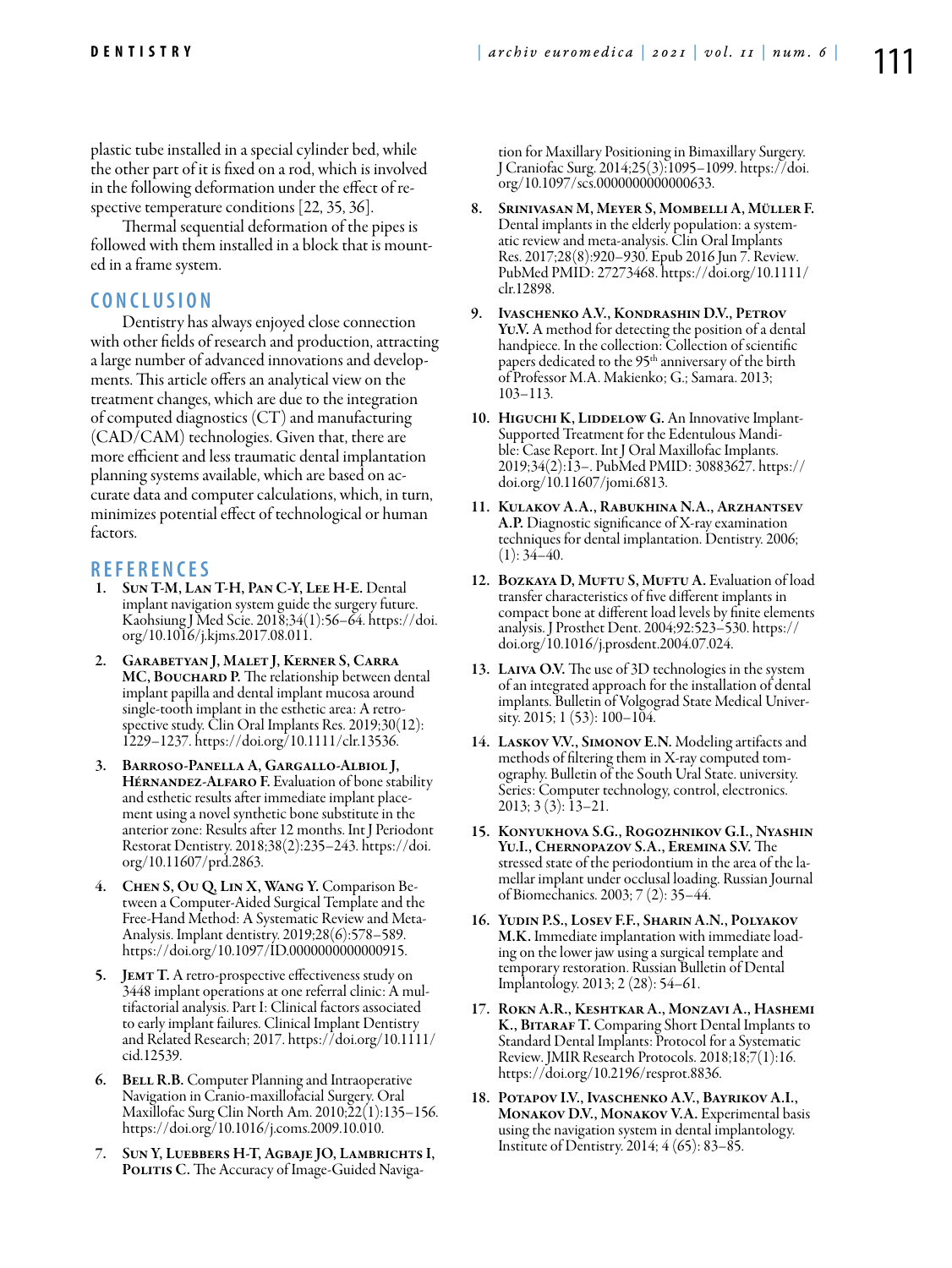- 19. Olesova V.N., Filonov M.R., Pozdeev A.I., Musheev I.U., Magamedkhanov Yu.M.. Electrochemical behaviour peculiarities of stomatological alloys in cases of prosthetic devices use on titanium implantates. Dentistry. 2007; 86 (6): 74–78.
- 20. Ermak E.Yu., Olesova V.N., Parilov V.V., NIKOLAENKO M.G. Remote results of using xive implants in clinical practice. Russian dental journal. 2013; 5: 8–11.
- 21. Gadzhiev S.A., Gadzhiev S.S., Seidov S.S., authors; Gadzhiev S.A., Gadzhiev S.S., Seyidov S.S., patent holder. A device for orienting a cutting tool when installing a cylindrical dental implant and a method for inserting a dental implant. RF Patent No. 2262905.27.10.2005.
- 22. Glor F., Vrilink L., authors. Materialize DENTAL H.D. (BE)., Patentee. Method for automatic planning of an intramandibular dental implant RF Patent 416364.20.04.2011
- 23. Ivashchenko A.V., Kondrashin D.V., Ivash- chenko V.A., Kondrashin V.A., Laiva O.V., BAYRIKOV A.I. and others, authors; Ivaschenko A.V., Kondrashin D.V., Ivashchenko V.A., Kondrashin V.A., Markov I.I., patent holder. Device for control and correction of angular deviations of a dental instrument. RF patent 2532886.10.11.2014.
- 24. Pimenov A.B. Diagnosis of bone deformities when planning implant treatment. X-Ray Art. 2012; 1 (01): 19–21.
- 25. Mikhailov M.K., Saleeva G.T., Yarulina Z.I., MIKHALEV P.N. The role of modern methods of radiation diagnostics in planning the surgical stage of implantation. Practical medicine. 2009; I (33): 24-28.
- 26. Ryakhovsky A.N., Mikhaskov S.V. Variants of using guide templates at the surgical stage of dental implantation. Panorama of orthopedic dentistry. 2007;  $1: 6-11.$
- 27. Gorbunov E.A., Subbotin A., Ryakhovsky, A.N. Computer-aided implantation planning with immediate loading. Panorama of orthopedic dentistry.  $2009; (1): 3-9.$
- 28. Ryakhovsky A.N. Digital dentistry. M .: Avantis; 2010. 282 р.
- 29. Saakian Sh.Kh., Kalamkarov A.E. The analysis of changes in bone at orthopedic treatment of patients with defects of tooth alignments with use the dental implants. Russian dental journal. 2014; (2): 13–16.
- 30. SEDOV YU.G., YARULINA Z.I. A new approach to the study of the anatomy of the maxillofacial region using cone-beam computed tomography in basic and postgraduate dental education. X-RayArt. 2014; 4  $(01): 28-31.$
- 31. Serdobintsev E.V. Cone beam computed tomogra- phy artifacts and distortions. X-Ray Art. 2012; 1 (01): 22–28.
- 32. SERDOBINTSEV E.V. Application of data of conebeam computed tomography in the calculation of biometric parameters. X-Ray Art. 2014; 4 (01): 32–35.
- 33. Chuiko A.N., Levandovsky R.A., Ugrin M.M., BELIKOV A.B. The terms fixation and stabilization from the standpoint of biomechanical analysis. Young scientist. 2013; (9): 98-108.
- 34. Ushakov R.V., Panin A.M., Ushakov A.R. Plan- ning and carrying out dental implantation using impla 3d technology. Medical alphabet. 2010; 4 (16): 51–53.
- 35. Federal Agency for Technical Regulation and Metrol- ogy. National standard of the Russian Federation. Par- tial absence of teeth. Approved by order of December 18, 2008 No. 465 § 3.
- 36. Khabiev K.N. Methods for solving incorrect implant positioning. Dental implantology and surgery. 2013; 3 (12): 148–150.
- 37. HATIT R.A. Diagnostic capabilities of computed tomography when planning orthopedic treatment on implants. 3D surgical template. X-RayArt. 2013; 2  $(01): 46-48.$
- 38. Yazicioglu D, Bayram B, Oguz Y, Cinar D, Uckan S. Stress Distribution on Short Implants at Maxillary Posterior Alveolar Bone Model with Different Bone-to-Implant Contact Ratio: Finite Element Analysis. J Oral Implantol. 2015. https://doi. org/10.1563/aaid-joi-d-14-00003.
- 39. SHLEIKO V.V., ZHOLUDEV S.E. Computed tomography as the main tool in planning and predicting complex dental treatment. Orthopedic dentistry. 2013; 2: 55–57.
- 40. Shpigel A.S., Stolyarenko P.Yu., Mushiyakhov Sh.Ya. Evidence-based medicine in dentistry: method- ology, problems and prospects. Practitioner dentist. 2014; 1: 66–73.
- 41. ARRUDA J. Dental Implant in the Canalis Sinuosus: A Case Report and Review of the Literature / Arruda J., Pedro Silva, Luciano Silva, Pâmella Álvares, Leni Silva, Ricardo Zavanelli, Cleomar Rodrigues, Marleny Gerbi, Ana Paula Sobral, and Marcia Silveira // Case Rep Dent. 2017; 2017: 4810123. Published online 2017 Aug8. doi: 10.1155/2017/4810123
- 42. Danesh-Sani, S. A. A comprehensive clinical review of maxillary sinus floor elevation: anatomy, techniques, biomaterials and complications. / S. A. Danesh- Sani, P. M. Loomer, S. S. Wallace // British Journal of Oral and Maxillofacial Surgery. − 2016. − Vol. 54(7). − P. 724–730. DOI: 10.1016 / j.bjoms.2016.05.008
- 43. DE BRITO, A.C. Erratum to: Panoramic radiographs underestimate extensions of the anterior loop and mandibular incisive canal / A.C. de Brito, Y. Nejaim, D.Q. de Freitas, S. C. de Oliveira // Imaging Sci Dent., Dec. 2016. Vol. 46 (3): 159-165. DOI: 10.5624 / isd.2016.46.3.159
- 44. Duygu, G. B. Available bone morphology and status of neural structures in the mandibular interforaminal region: three-dimensional analysis of anatomical structures / G. B. Duygu, K. Emre // Surg Radiol Anat. − 2018. DOI: 10.1007 / s00276-018-2039-8
- 45. German, I.J.S. Identification of the bony canal of the posterior superior alveolar nerve and artery in